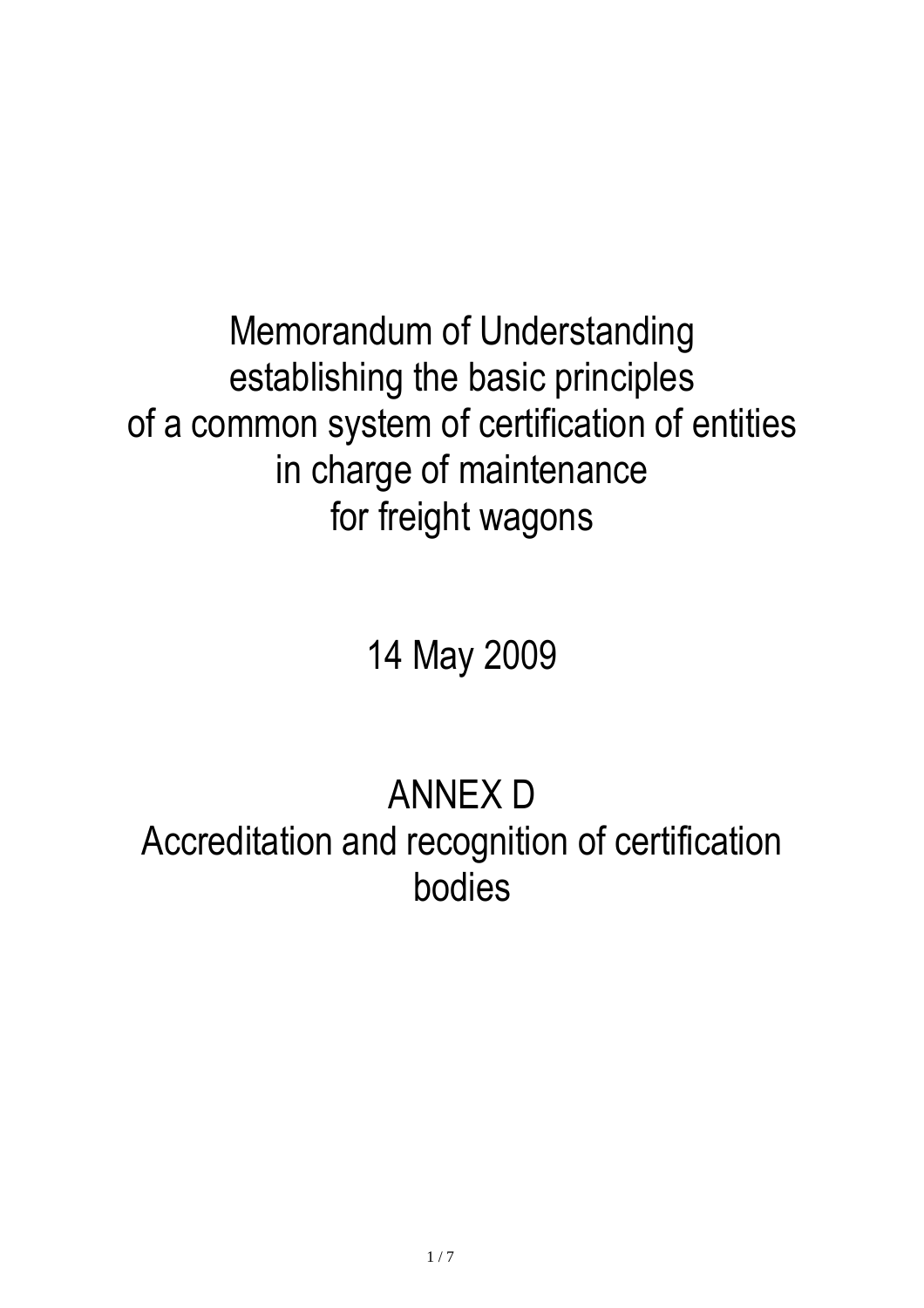## **Reference documents**

| Ref. | Document Title                                                 | Document ref.     |
|------|----------------------------------------------------------------|-------------------|
| /1/  | "SMS Assessment Criteria" published by the European            | Version for NSA   |
|      | Railway Agency                                                 | impact assessment |
|      |                                                                | from 31/05/2007   |
| /2/  | Document package "Safety Management System (SMS) and           | 15/01/2008        |
|      | Vehicle Keeper Certification" drafted by UIC, UIP, ERFA,       |                   |
|      | CER on behalf of the Commission Working Group "Role of         |                   |
|      | the keeper"                                                    |                   |
| /3/  | ERA Note: Safety Certification in the Railway System           | Version 1.0 from  |
|      |                                                                | 24/07/2007        |
| /4/  | MoU establishing the basic principles of a common system of    | Version 1.0 from  |
|      | certification of entities in charge of maintenance for freight | 13/10/2008        |
|      | wagons                                                         |                   |
| /5/  | MoU – ECM Cert – Annex C1 (Assessment Criteria)                | Version 1.0 from  |
|      |                                                                | 13/10/2008        |
|      |                                                                |                   |
| /6/  | CMW preliminary draft final report                             | Version 1.1 from  |
|      |                                                                | 01/10/2008        |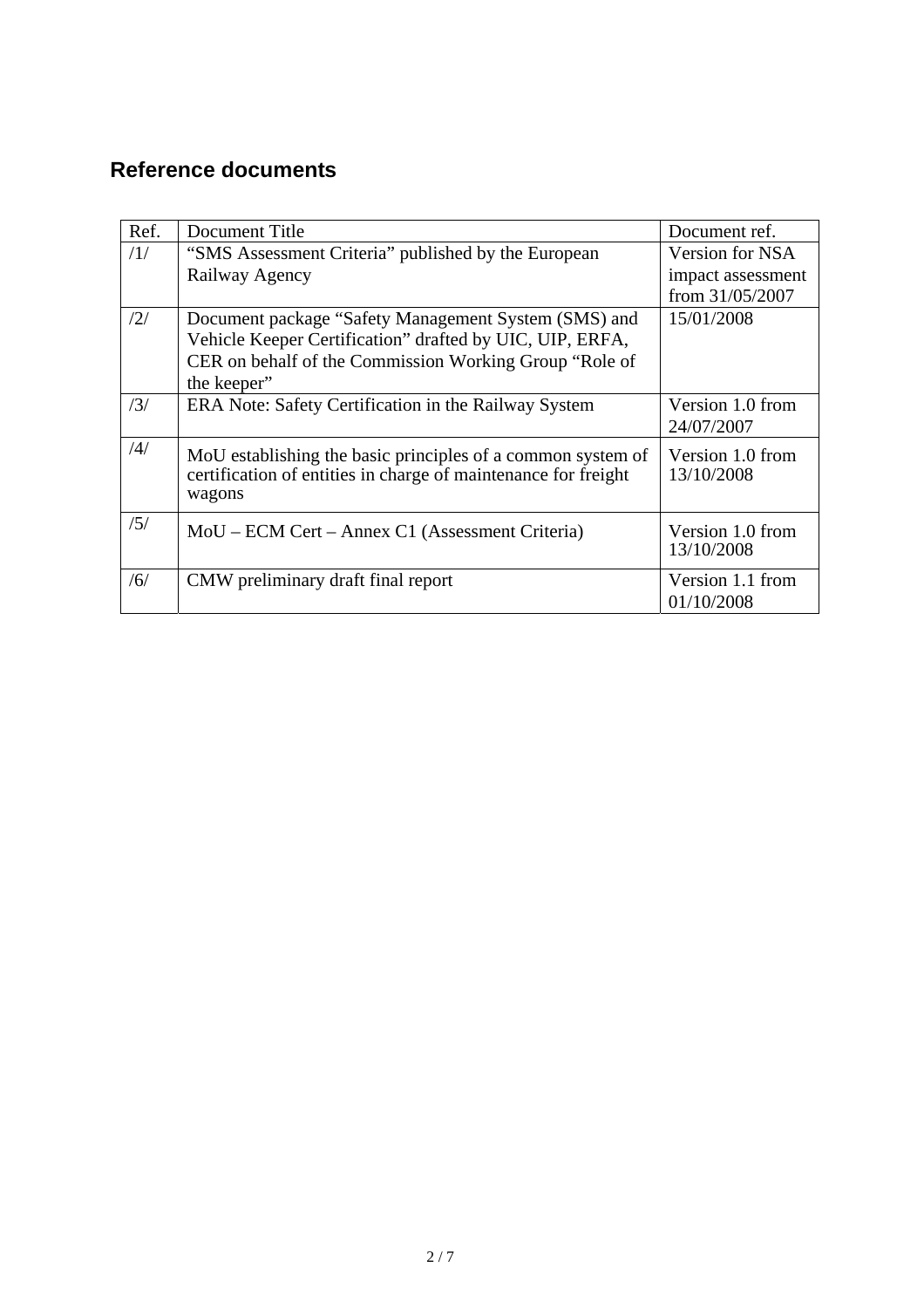# **Contents**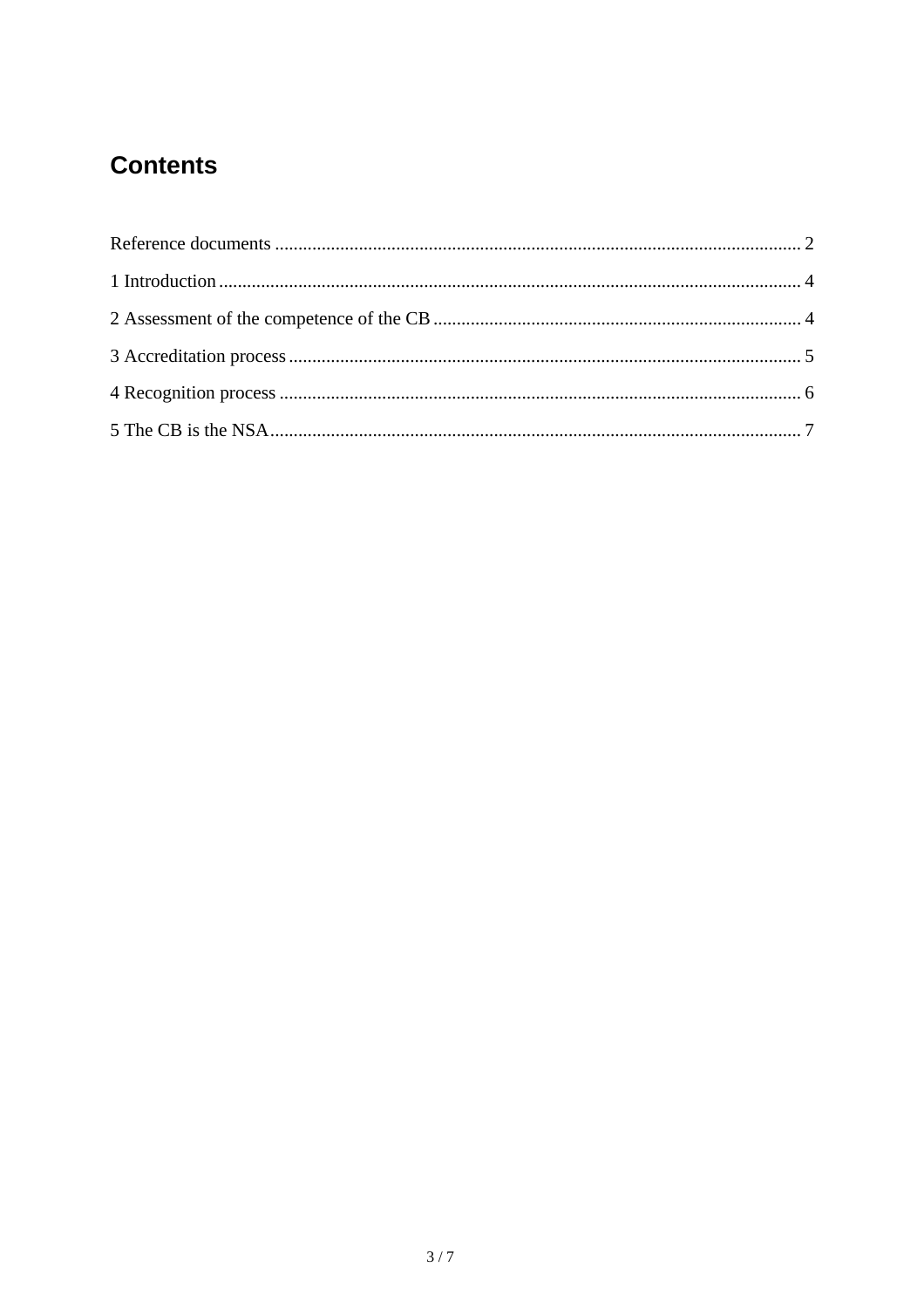## **1 Introduction**

The herewith presented requirements are due to support the member states in the assessment of competences of certification bodies (CB) in the field of the certification of Entity in Charge of Maintenance (ECM). The requirements have no legal power; however, they aim to give an assurance that the certification body will be capable to assess the management system put in place by the ECM in conformity with the elements and assessment criteria proposed by the Agency for the ECM certification under the amendment of the Railway Safety Directive and during the transition period until new railway legislation is fully implemented in all Member States.

## **2 Assessment of the competence of the CB**

The CB must be competent to certify ECM. This competence should be assessed by an independent body (third party assessment).

Each MS shall implement an assessment process of the competences of the CB. This process shall consider two phases:

- Assessing that the management system put in place makes the CB capable to perform certification activities.
- Assessing that the involved auditors have sufficient professional competences in the railway domain in general and in maintenance of freight wagons in particular.

The assessment of the management system does not prevent doubts on the competences of auditors as individuals.

The certification of ECM hasn't existed until today. The ECM role has only been played by former 'National' railway undertakings. Therefore there are today few people capable to set up an ECM and/or to assess it outside the relevant experts of the former 'National' railway undertakings.

As the success of a certification is also in the confidence that RU, IM, keepers or NSA may put on auditors, it is recommended considering the assessment of auditors' professional competences in the assessment process.

This approach has currently been developed for many certifications developed by industrial sectors such as  $IRIS<sup>1</sup>$  or CEFIC<sup>2</sup> quality system.

The assessment of competences shall be handled either by:

- the National Accreditation Body through an accreditation process (see section 3) or
- the NSA or another body designated by the MS through a transparent recognition process (see section 4).

 $\frac{1}{1}$ More information to be found under:  $\frac{http://www.iris-raid.org/}{http://www.iris-raid.org/})$ 

[More information to be found under: http://www.cefic.org/](http://www.cefic.org/)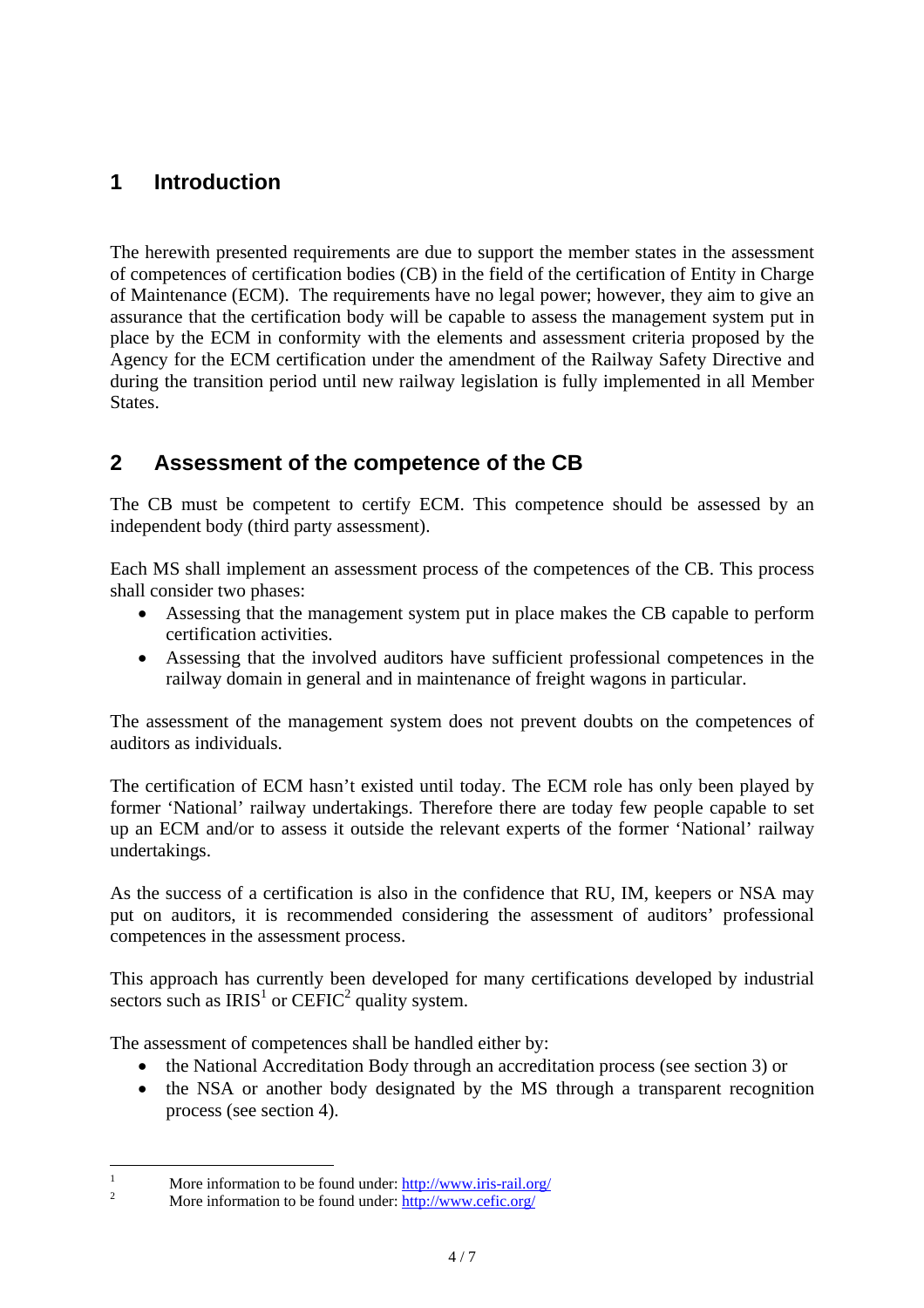A MS may decide to designate the NSA as CB regarding the certification of the entity in charge of maintenance. The section 5 of this document considers the case.

## **3 Accreditation process**

#### 3.1. Assessment of the management system of the CB

The accreditation will be undertaken by the National Accreditation Body.

The assessment shall be performed by applying relevant International Standards. CEN and ISO have developed such standards largely widespread in the industry in the European Community and abroad.

The Agency recommends that the certification body should be accredited against the EN ISO/IEC 17021:2006 *Conformity assessment - Requirements for bodies providing audit and certification of management systems* 

This EN ISO/IEC 17021:2006 standard supersedes the EN 45012:1998 *General requirements for bodies operating assessment and certification/registration of quality systems* standard. It means that this old EN standard will not be anymore applied by accreditation bodies. But as the EN ISO/IEC 17021:2006 is only 2 years old a lot of conformity assessment bodies already involved in various certification activities related to management systems are still accredited against the EN 45012:1998. When the validity period of their accreditation will expire they will have to apply for the EN ISO/IEC 17021:2006.

Consequently the Agency recommends accepting also certification bodies that are only accredited against EN 45012:1998.

The NoBo that have been accredited against the EN 45011:1998 *General requirements for bodies operating product certification systems* standard should also be presumed as capable to deliver certification to ECM. This presumption may be limited in time by the MS. In that case the transitional period shall be notified to the Agency by the MS.

#### 3.2. Assessment of the professional competence of auditors

The requirements in the standards point out only that the CB has to consider in its organisation the fact that it has to work with competent auditors. The accreditation body will assess the conformity of the management system of the certification body against the requirements of relevant standards. Therefore the National Accreditation Body will not assess the professional competences of auditors themselves with whom the certification body is working or intends to work.

There is no international standard dedicated to the assessment of auditors of ECM management systems. Developing such standard will take time and will be counterproductive because the MoU aims to set up an ECM certification **in short delay** before the complete transposition of the new SD.

For this reason the following requirement has been defined:

The auditors shall demonstrate: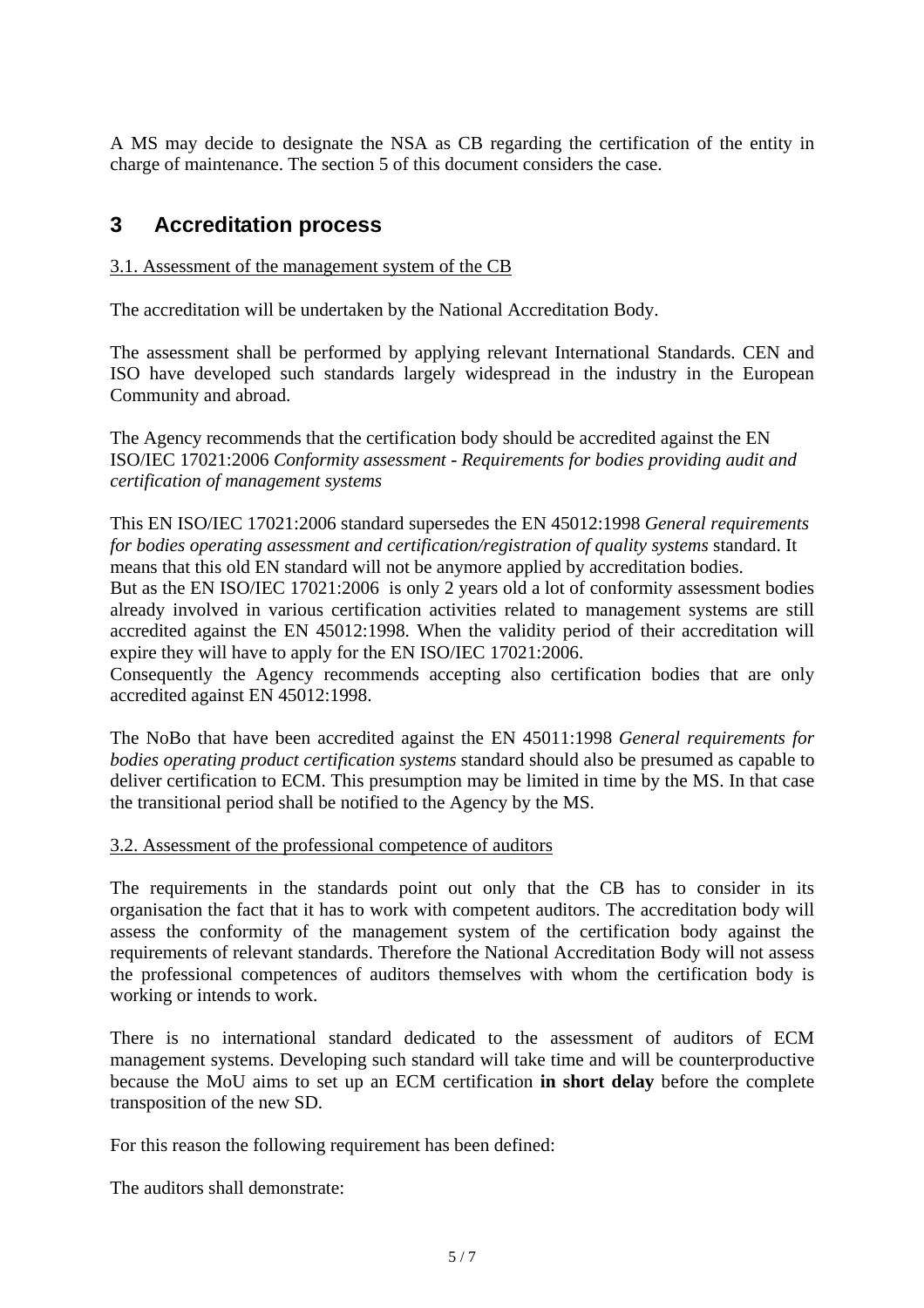- Relevant technical qualification:
	- university degree in sciences, engineering or business management; or
	- equivalent qualification by experience (10 years); or
	- national equivalent grade (a list shall be provided by each MS who signs the MoU)
- Relevant experience in maintenance in general (5 to 8 years) such as in:
	- Design and update of maintenance file
	- Expertise in technical studies related to RST and/or maintenance
	- Production management in RST maintenance workshops
	- QMS in entity where maintenance is designed and/or executed
- Sufficient experience in RST maintenance or at least in maintenance in one of the following industrial sector:
	- Steel industry;
	- Automotive;
	- mechanical engineering;
	- electrical engineering, or
	- energy (production plants)

This requirement shall be considered by the National Accreditation body for audits related to:

- The sections 7.1 and 7.2 of the EN ISO/IEC 17021:2006
- The sections 2.2.2. and 2.2.3. of the EN 45012:1998
- The sections 5. And 9.3 of the EN 45011:1998

### **4 Recognition process**

The NSA or the body designated by the MS will set up a recognition process compliant with the section 2 of this document.

#### 4.1. Assessment of the management system of the CB

The ISO/IEC 17021:2006 *Conformity assessment - Requirements for bodies providing audit and certification of management systems* presents the good practise for the relevant area of activities.

Therefore the NSA or the body designated by the MS should take it into account when defining the recognition process

#### 4.2. Assessment of the professional competence of auditors

The requirement regarding professional competences defined in the section 3.2 shall be taken into account in the recognition process by the NSA or the body designated by the MS.